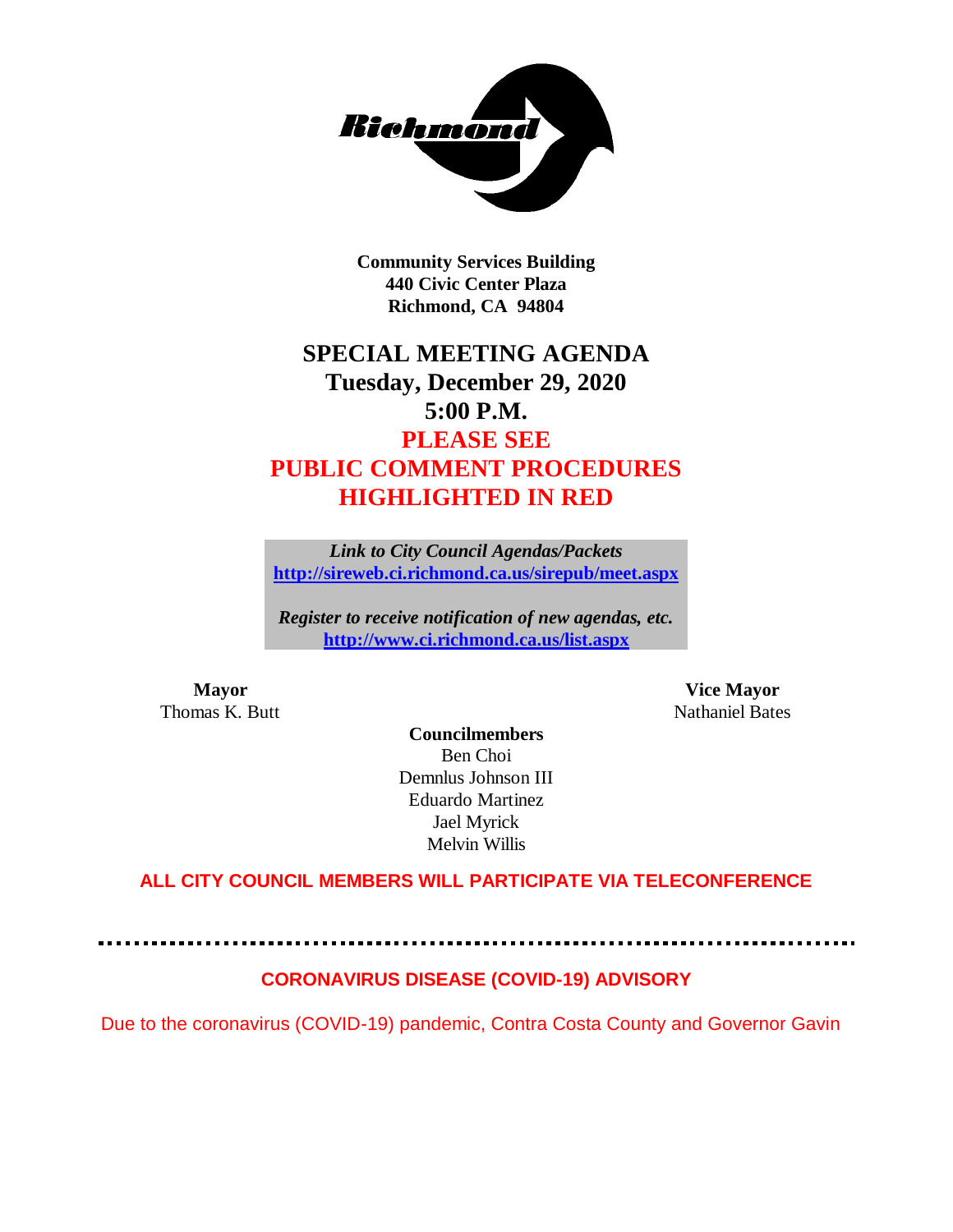Newsom have issued multiple orders requiring sheltering in place, social distancing, and reduction of person-to-person contact. Accordingly, Governor Gavin Newsom has issued executive orders that allow cities to hold public meetings via teleconferencing. Both **<https://www.coronavirus.cchealth.org/>** and

**<http://www.ci.richmond.ca.us/3914/Richmond-Coronavirus-Info>** provide updated coronavirus information.

DUE TO THE SHELTER IN PLACE ORDERS, attendance at the City of Richmond City Council meeting will be limited to Council members, essential City of Richmond staff, and members of the news media. Public comment will be confined to items appearing on the agenda and will be limited to the methods provided below. Consistent with Executive Order N-29-20, this meeting will utilize teleconferencing only. The following provides information on how the public can participate in this meeting.

## **How to watch the meeting from home:**

- 1. KCRT Comcast Channel 28 or AT&T Uverse Channel 99
- 2. Livestream online at<http://www.ci.richmond.ca.us/3178/KCRT-Live>

## **Public comment may be submitted by mail, email and/or Zoom video conference in the manner that follows; provided that no member of the public may submit more than one verbal comment per agenda item.**

**1.** Via email to [cityclerkdept@ci.richmond.ca.us](mailto:cityclerkdept@ci.richmond.ca.us) by 1:00 p.m. the day of the meeting.

Emails *MUST* contain in the subject line 1) public comments – Open Session prior to Closed Session. All such email will be posted on-line and emailed to the City Council before the meeting is called to order. The Clerk will prepare summaries of all such email and the summaries will be read into the record. **No individual email will be read into the record, only the summaries**. Due to the high volume of emails received, emails that do not contain the correct identifying information in the subject line may be overlooked and may not become part of the record. **Email received after 1:00 p.m. will not be summarized nor read into the record. Email received after 1:00 p.m. will, however, be posted on-line following the meeting as part of the supplemental materials attached to the meeting minutes.**

**2.** Via Zoom by video conference or by phone using the following link/call-in numbers – for Open Session and City Council:

#### **Please click the link below to join the webinar: [https://zoom.us/j/99312205643?pwd=MDdqNnRmS2k4ZkRTOWhlUldQOUF1Z](https://zoom.us/j/99312205643?pwd=MDdqNnRmS2k4ZkRTOWhlUldQOUF1Zz09) [z09](https://zoom.us/j/99312205643?pwd=MDdqNnRmS2k4ZkRTOWhlUldQOUF1Zz09) Passcode: ccmeeting**

**Or iPhone one-tap:**

**US: +16699006833,,99312205643# or +13462487799,,99312205643# Or Telephone:**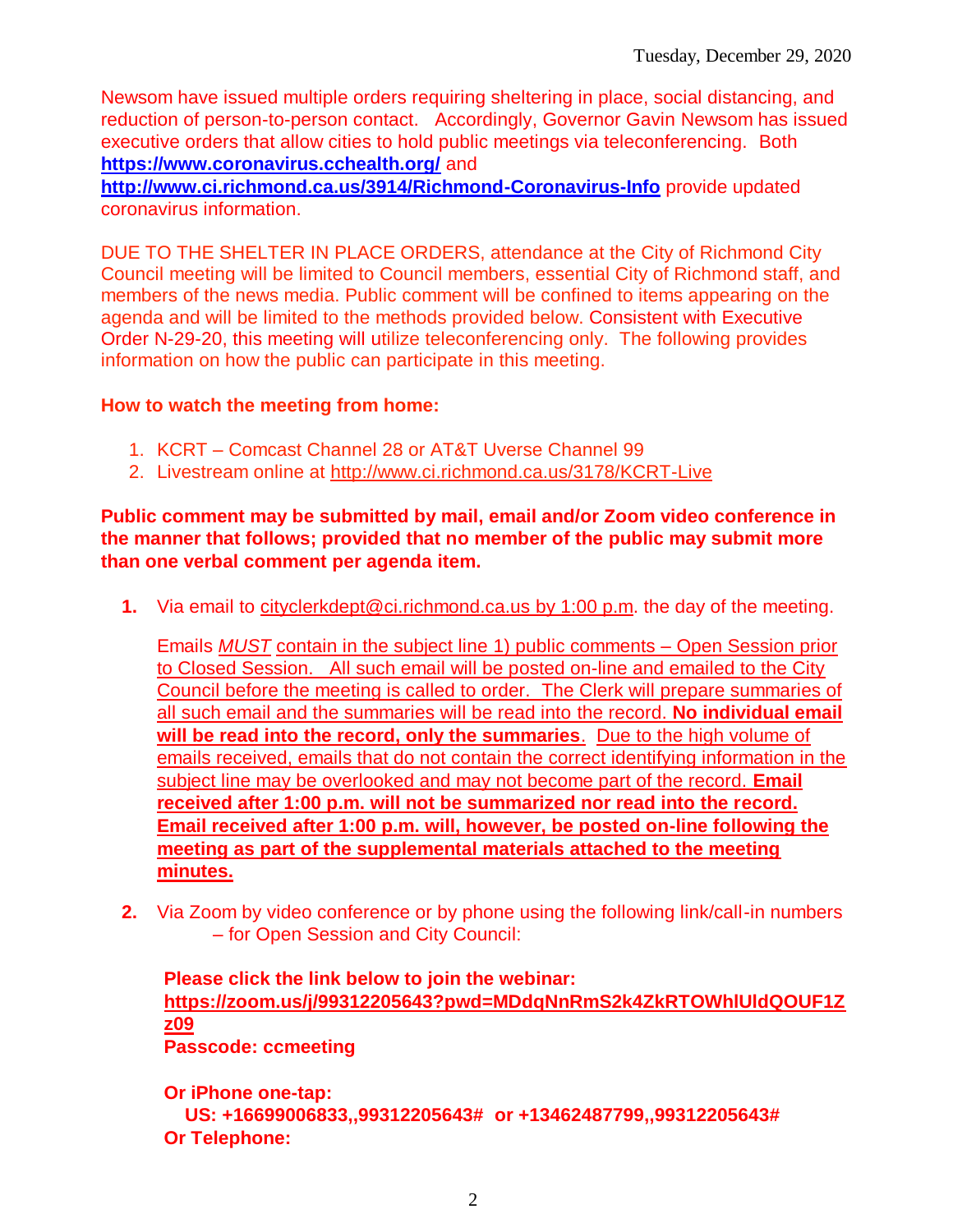# **Dial (for higher quality, dial a number based on your current location): US: +1 669 900 6833 or +1 346 248 7799 or +1 253 215 8782 or +1 312 626 6799 or +1 929 205 6099 or +1 301 715 8592 Webinar ID: 993 1220 5643**

International numbers available:<https://zoom.us/u/aehrwCgISx>

a. To comment by video conference, click on the Participants button at the bottom of your screen and select the "**Raise Your Hand**" button to request to speak when Public Comment is being asked for. Speakers will be called upon in the order they select the "Raise Your Hand" feature. When called upon, you will be unmuted. After the allotted time, you will then be re-muted. \*\*

b. To comment by phone, you will be prompted to "Raise Your Hand" by pressing "**\*9**" to request to speak when Public Comment is asked for. When called upon, you will be unmuted. After the allotted time, you will then be re-muted. Instructions of how to raise your hand by phone are available at: [https://support.zoom.us/hc/en-us/articles/201362663 -Joining-a-meeting-by](https://support.zoom.us/hc/en-us/articles/201362663)[phone.](https://support.zoom.us/hc/en-us/articles/201362663) \*\*

\*\*The clerk will announce the item number and ask individuals who would like to address the Council to raise their hand. After the clerk reads the item into the record, the request to speak period on the item will be closed.

## *The City cannot guarantee that its network and/or the site will be uninterrupted. To ensure that the City Council receives your comments, you are strongly encouraged to submit your comments in writing in advance of the meeting.*

# **Record of all public comments:**

All public comments will be considered a public record, put into the official meeting record. All public comments will be available after the meeting as supplemental materials and will be posted as an attachment to the meeting minutes when the minutes are posted: [http://www.ci.richmond.ca.us/Archive.aspx?AMID=31.](http://www.ci.richmond.ca.us/Archive.aspx?AMID=31)

#### **Accessibility for Individuals with Disabilities**

Upon request, the City will provide for written agenda materials in appropriate alternative formats, or disability-related modification or accommodation, including auxiliary aids or services and sign language interpreters, to enable individuals with disabilities to participate in and provide comments at/related to public meetings. Please submit a request, including your name, phone number and/or email address, and a description of the modification, accommodation, auxiliary aid, service or alternative format requested at least two days before the meeting. Requests should be emailed to [cityclerkdept@ci.richmond.ca.us](mailto:cityclerkdept@ci.richmond.ca.us) or submitted by phone at 510-620-6513, ext. 9, or 510- 620-6509. Requests made by mail to City Clerk's Office, City Council meeting, 450 Civic Center Plaza, Richmond, CA 94804 must be received at least two days before the meeting. Requests will be granted whenever possible and resolved in favor of accessibility.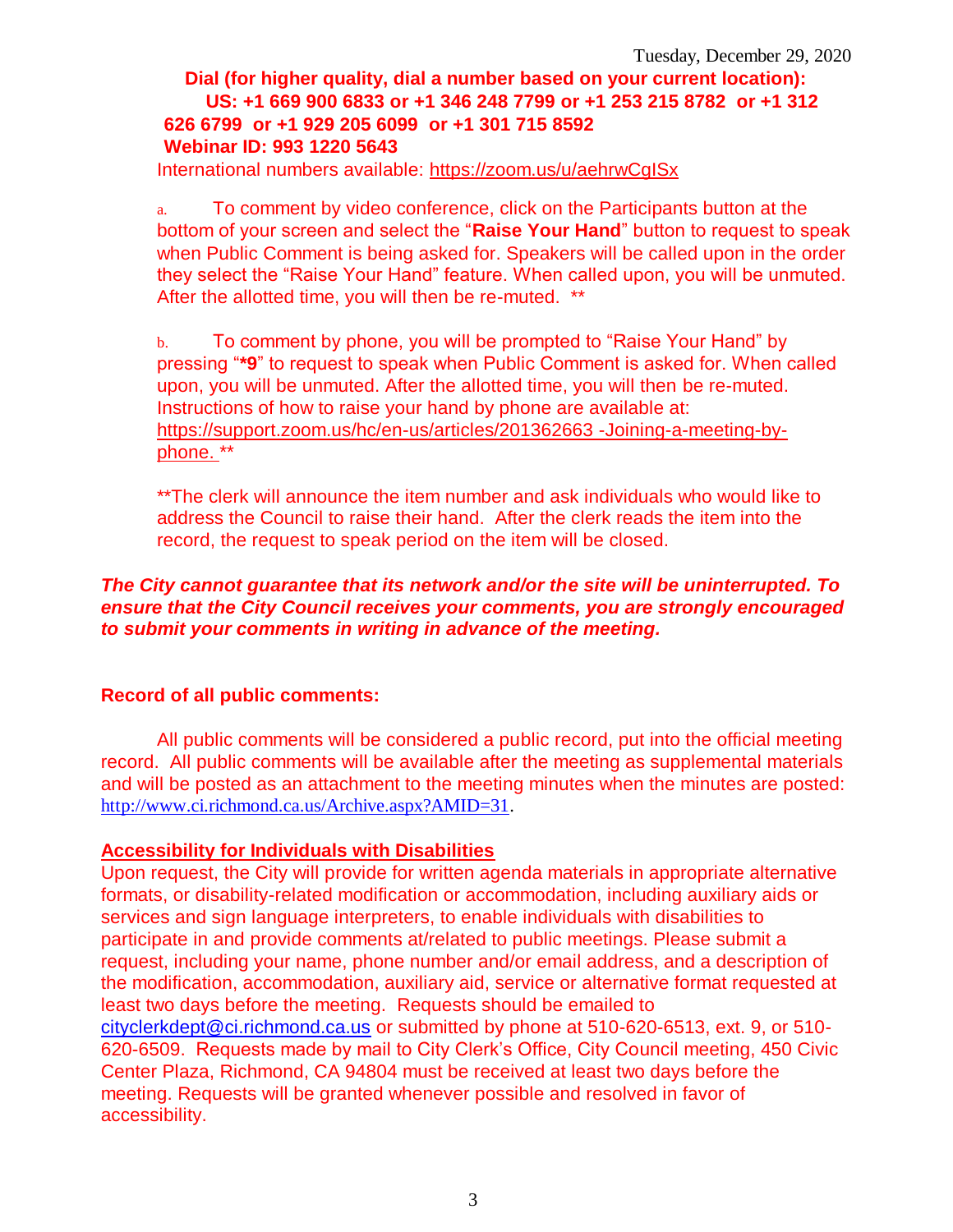## **Effect of Advisory on In-person public participation**

During the pendency of the Executive Order N-29-20, the language in this Advisory portion of the agenda supersedes any language below in the meeting procedures contemplating inperson public comment.

**CITY HARASSMENT POLICY:** The City invites public comment and critique about its operations, including comment about the performance of its public officials and employees, at the public meetings of the City Council and boards and commissions. However, discriminatory or harassing comments about or in the presence of City employees, even comments by third parties, may create a hostile work environment, if severe or pervasive. The City prohibits harassment against an applicant, employee, or contractor on the basis of race, religious creed, color, national origin, ancestry, physical disability, medical condition, mental disability, marital status, sex (including pregnancy, childbirth, and related medical conditions), sexual orientation, gender identity, age or veteran status, or any other characteristic protected by federal, state or local law. In order to acknowledge the public's right to comment on City operations at public meetings, which could include comments that violate the City's harassment policy if such comments do not cause an actual disruption under the Council Rules and Procedures, while taking reasonable steps to protect City employees from discrimination and harassment, City Boards and Commissions shall adhere to the following procedures. If any person makes a harassing remark at a public meeting that violates the above City policy prohibiting harassment, the presiding officer of the meeting may, at the conclusion of the speaker's remarks and allotted time: (a) remind the public that the City's Policy Regarding Harassment of its Employees is contained in the written posted agenda; and (b) state that comments in violation of City policy are not condoned by the City and will play no role in City decisions. If any person makes a harassing remark at a public meeting that violates the above City policy, any City employee in the room who is offended by remarks violating the City's policy is excused from attendance at the meeting. No City employee is compelled to remain in attendance where it appears likely that speakers will make further harassing comments. If an employee leaves a City meeting for this reason, the presiding officer may send a designee to notify any offended employee who has left the meeting when those comments are likely concluded so that the employee may return to the meeting. The presiding officer may remind an employee or any council or board or commission member that he or she may leave the meeting if a remark violating the City's harassment policy is made. These procedures supplement the Council Rules and Procedures relating to disruption of orderly conduct at Council meetings.

Any law enforcement officer on duty or whose service is commanded by the presiding officer shall be Sergeant-at-Arms of the Council meetings. He/she, or they, shall carry out all orders and instructions given by the presiding officer for the purpose of maintaining order and decorum at the Council meetings (City Council Rules of Procedure and Order Section III F, RMC Section 2.12.030).

**\*\*\*\*\*\*\*\*\*\*\*\*\*\*\*\*\*\*\*\*\*\*\*\*\*\*\*\*\*\*\*\*\*\*\*\*\*\*\*\*\*\*\*\*\*\*\*\*\*\*\*\*\*\*\*\*\*\***